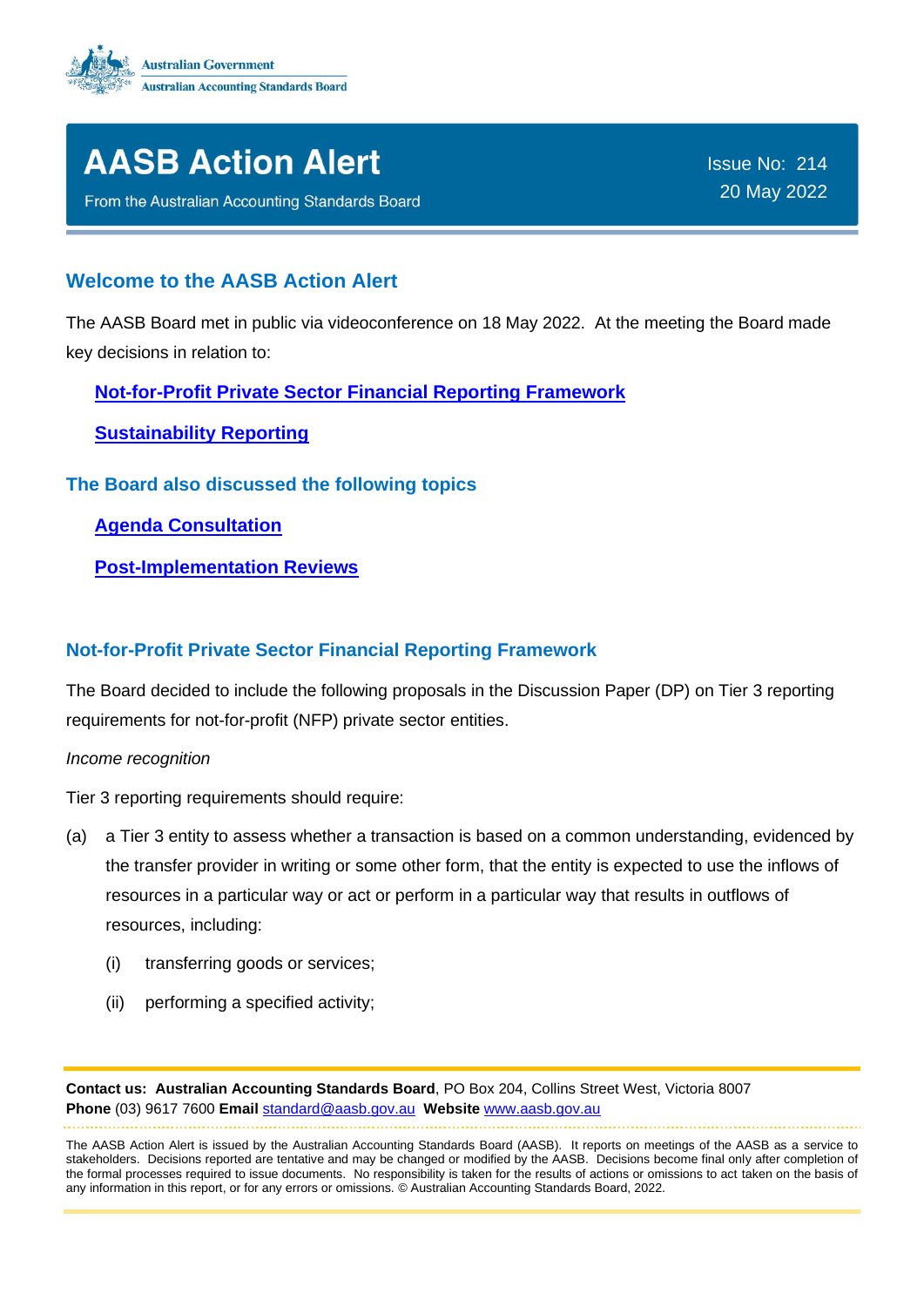

- (iii) incurring eligible expenditure for a specified purpose; and
- (iv) using the inflows of resources in respect of a specified time period;
- (b) for transactions described in (a), income to be recognised in the manner that most faithfully represents the amount and pattern of consumption by the entity of the resources received, such as:
	- (i) when goods or services are transferred;
	- (ii) when activities are performed;
	- (iii) when eligible expenditure is incurred; and
	- (iv) on a systemic allocation basis over the specified period; and
- (c) for other income transactions, income to be recognised at the earlier of receiving cash or obtaining a right to receive cash (a receivable).

#### *Financial instruments*

Tier 3 reporting requirements should:

- (a) address the accounting for simpler financial instruments often held by Tier 3 entities. Tier 3 reporting requirements should direct an entity to apply AASB 9 *Financial Instruments* for more complex financial instruments;
- (b) require transaction costs that are directly attributable to the acquisition or issue of a financial asset or financial liability to be expensed in the period incurred;
- (c) specify simpler subsequent measurement requirements for financial assets and financial liabilities overall. In particular, the Board decided to require financial assets and financial liabilities to be subsequently measured at cost, except for:
	- (i) financial assets that are held to generate both income and capital return for the entity to be measured at fair value through other comprehensive income; and
	- (ii) derivative financial instruments to be measured at fair value through profit or loss.

The Board decided to seek stakeholder feedback through the DP as to whether requiring financial assets and financial liabilities to be measured at transaction price would be a useful simplification.

#### <span id="page-1-0"></span>**Sustainability Reporting**

The Board supported the draft Sustainability Reporting project plan. The principal objective of the project is to help preparers of general purpose financial reports meet the evolving information needs of financial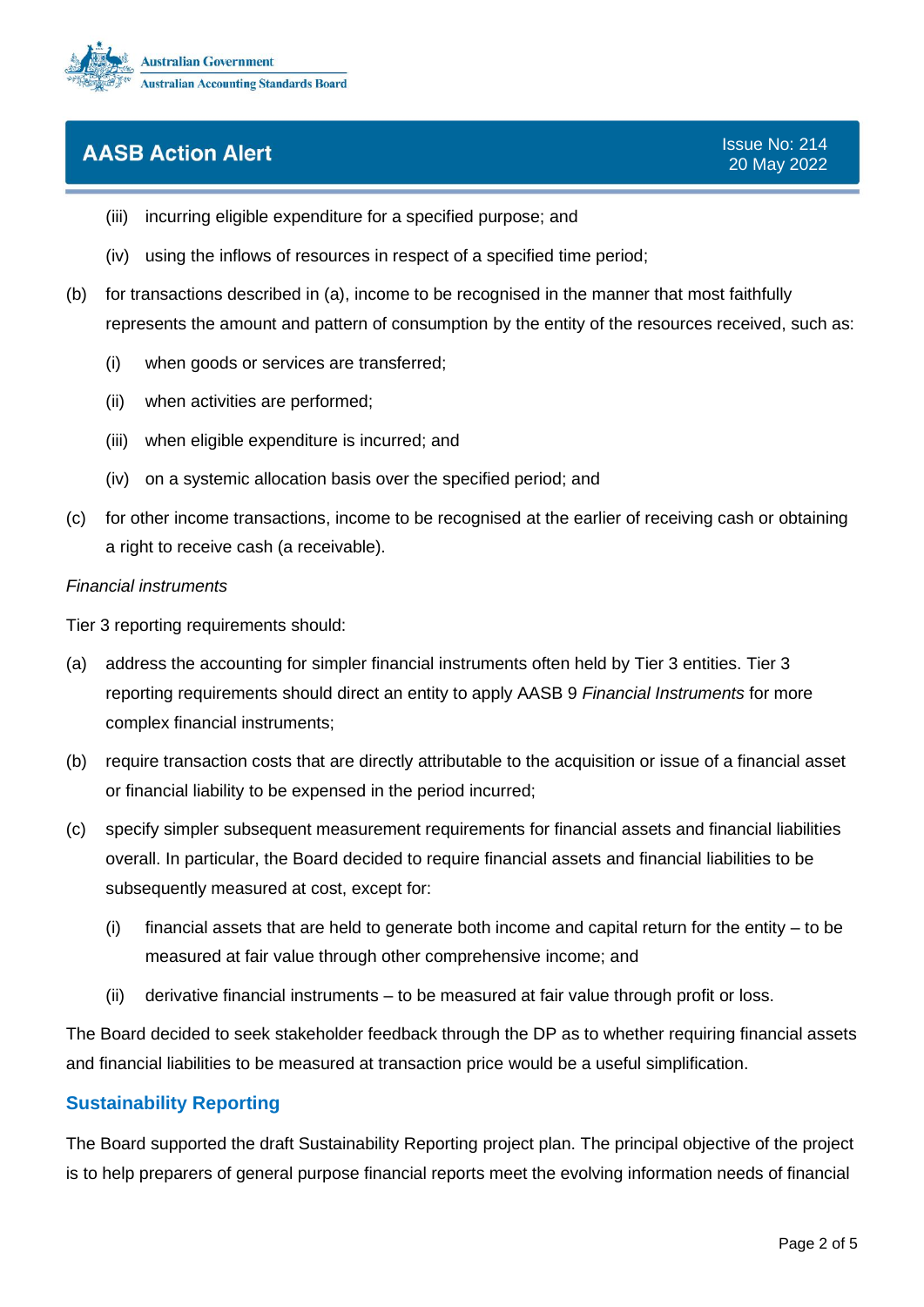

report users by developing a separate set of reporting standards for sustainability-related financial information.

The key themes of feedback from outreach activities on AASB Exposure Draft ED 321 *Request for Comment on ISSB [Draft] IFRS S1* General Requirements for Disclosure of Sustainability-related Financial Information *and [Draft] IFRS S2* Climate-related Disclosures will be discussed at the Board's next meeting.

The Board will consider whether to proceed to develop Australian sustainability standards after considering the responses to ED 321 at a future meeting.

### <span id="page-2-0"></span>**Agenda Consultation**

The Board noted a summary of the feedback received in response to Invitation to Comment ITC 46 *AASB Agenda Consultation 2022–2026*. The Board will consider its responses to the feedback at its next meeting.

#### <span id="page-2-1"></span>**Post-Implementation Reviews**

The Board received an update on its Post-implementation Review (PIR) project, including a revised project timeline. In respect of the PIR of AASB 1059 *Service Concession Arrangements: Grantors*, the Board considered the key findings of the planning phase and decided to bring forward the outreach phase of the project. The Board plans to issue a consultation document for the PIR of AASB 1059 in August 2022.

### **Recently Approved Documents**

Since last reported (8 April 2022), the Board has approved the following Standards, Exposure Drafts or other proposal documents.

| <b>Date</b><br><b>Approved</b> | <b>Document</b>                                                                                                                                                                                   | <b>Effective Date</b><br>(Standards/Int'ns)<br>or Due Date for<br><b>Submissions (EDs)</b> |
|--------------------------------|---------------------------------------------------------------------------------------------------------------------------------------------------------------------------------------------------|--------------------------------------------------------------------------------------------|
| 14 April 2022                  | ED 321 Request for Comment on ISSB [Draft] IFRS S1<br>General Requirements for Disclosure of Sustainability-<br>related Financial Information and [Draft] IFRS S2 Climate-<br>related Disclosures | 15 July 2022                                                                               |
| 2 May 2022                     | AASB 2022-2 Amendments to Australian Accounting<br>Standards - Extending Transition Relief under AASB 1                                                                                           | (ending on or after)<br>30 June 2022                                                       |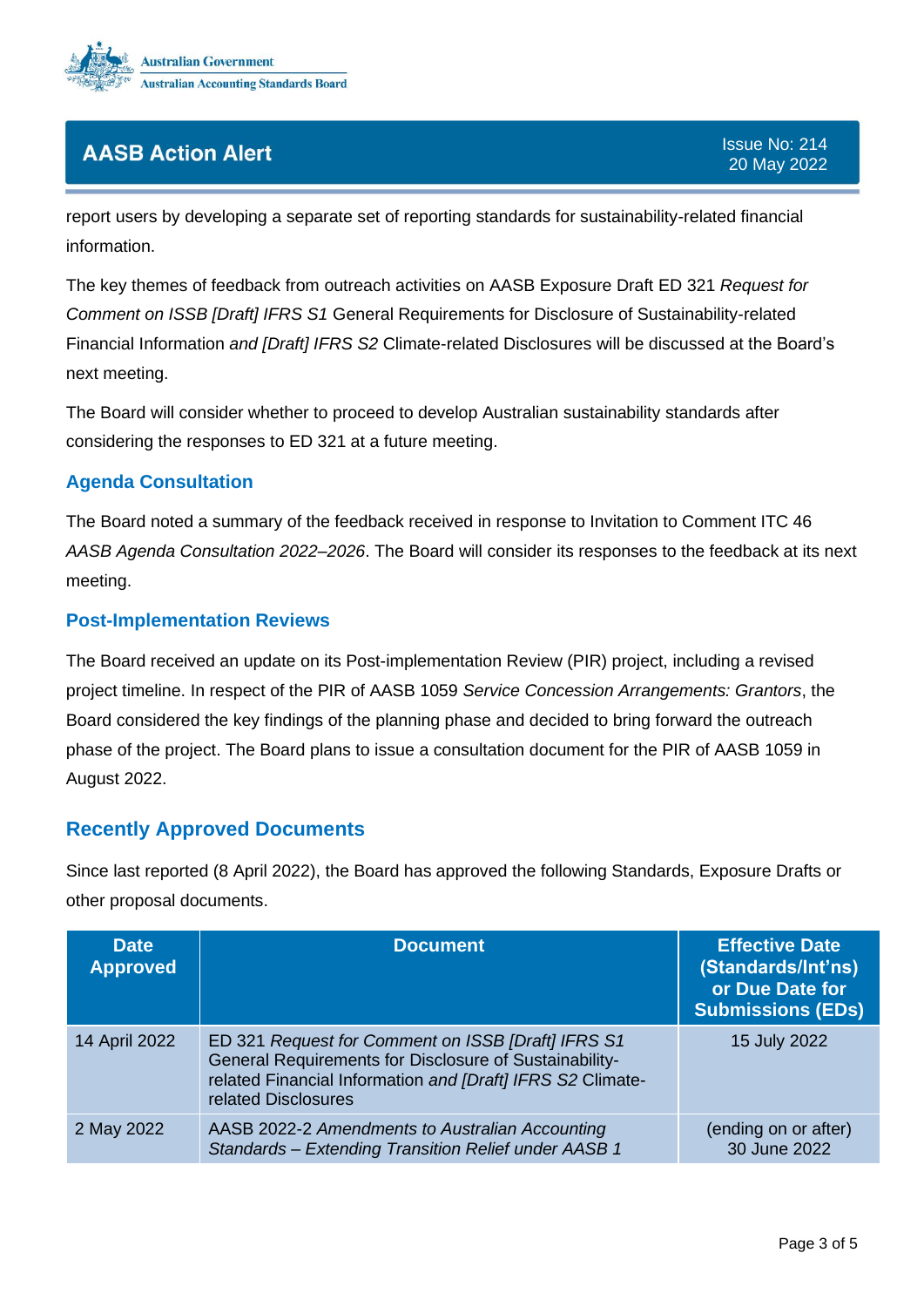

Issue No: 214 20 May 2022

| <b>Date</b><br><b>Approved</b> | <b>Document</b>                                                                                                                          | <b>Effective Date</b><br>(Standards/Int'ns)<br>or Due Date for<br><b>Submissions (EDs)</b> |
|--------------------------------|------------------------------------------------------------------------------------------------------------------------------------------|--------------------------------------------------------------------------------------------|
| 3 May 2022                     | AASB 2022-3 Amendments to Australian Accounting<br>Standards - Illustrative Examples for Not-for-Profit Entities<br>accompanying AASB 15 | (beginning on or after)<br>1 July 2022                                                     |

### **Documents Open for Comment**

The following documents are open for comment. AASB submissions to the IASB, the ISSB, the IFRS Interpretations Committee, the IFRS Foundation or the IPSASB are published on the AASB website.

| <b>Issuer</b>  | <b>Document</b>                                                                                                                                                                               | <b>AASB</b><br>No. | <b>AASB</b><br><b>Due Date</b> | <b>Other</b><br><b>Organisation</b><br><b>Due Date</b> |
|----------------|-----------------------------------------------------------------------------------------------------------------------------------------------------------------------------------------------|--------------------|--------------------------------|--------------------------------------------------------|
| <b>IFRS IC</b> | <b>Tentative Agenda Decision Special</b><br><b>Purpose Acquisition Companies (SPAC):</b><br><b>Accounting for Warrants at Acquisition</b>                                                     |                    |                                | 23 May 2022                                            |
| <b>IFRS IC</b> | <b>Tentative Agenda Decision Special</b><br><b>Purpose Acquisition Companies (SPAC):</b><br><b>Classification of Public Shares as Financial</b><br>Liabilities or Equity (IAS 32)             |                    |                                | 23 May 2022                                            |
| <b>IFRS IC</b> | Tentative Agenda Decision Transfer of<br><b>Insurance Coverage under a Group of</b><br><b>Annuity Contracts (IFRS 17)</b>                                                                     |                    |                                | 23 May 2022                                            |
| <b>IFRS IC</b> | <b>Tentative Agenda Decision Lessor</b><br><b>Forgiveness of Lease Payments (IFRS 9</b><br>and IFRS 16)                                                                                       |                    |                                | 23 May 2022                                            |
| <b>IPSASB</b>  | ED 81 Conceptual Framework Update:<br><b>Chapter 3, Qualitative Characteristics and</b><br><b>Chapter 5, Elements in Financial</b><br><b>Statements</b>                                       |                    |                                | 31 May 2022                                            |
| <b>AASB</b>    | ED 319 <b>Insurance Contracts in the Public</b><br><b>Sector</b>                                                                                                                              | <b>ED 319</b>      | 8 June 2022                    |                                                        |
| <b>AASB</b>    | Fatal-Flaw Review Draft AASB 2022-X<br><b>Amendments to Australian Accounting</b><br>Standards - Insurance Contracts:<br><b>Consequential Amendments for Public</b><br><b>Sector Entities</b> |                    | 8 June 2022                    |                                                        |
| <b>AASB</b>    | ED 320 Fair Value Measurement of Non-<br><b>Financial Assets of Not-for-Profit Public</b><br><b>Sector Entities</b>                                                                           | <b>ED 320</b>      | 30 June 2022                   |                                                        |